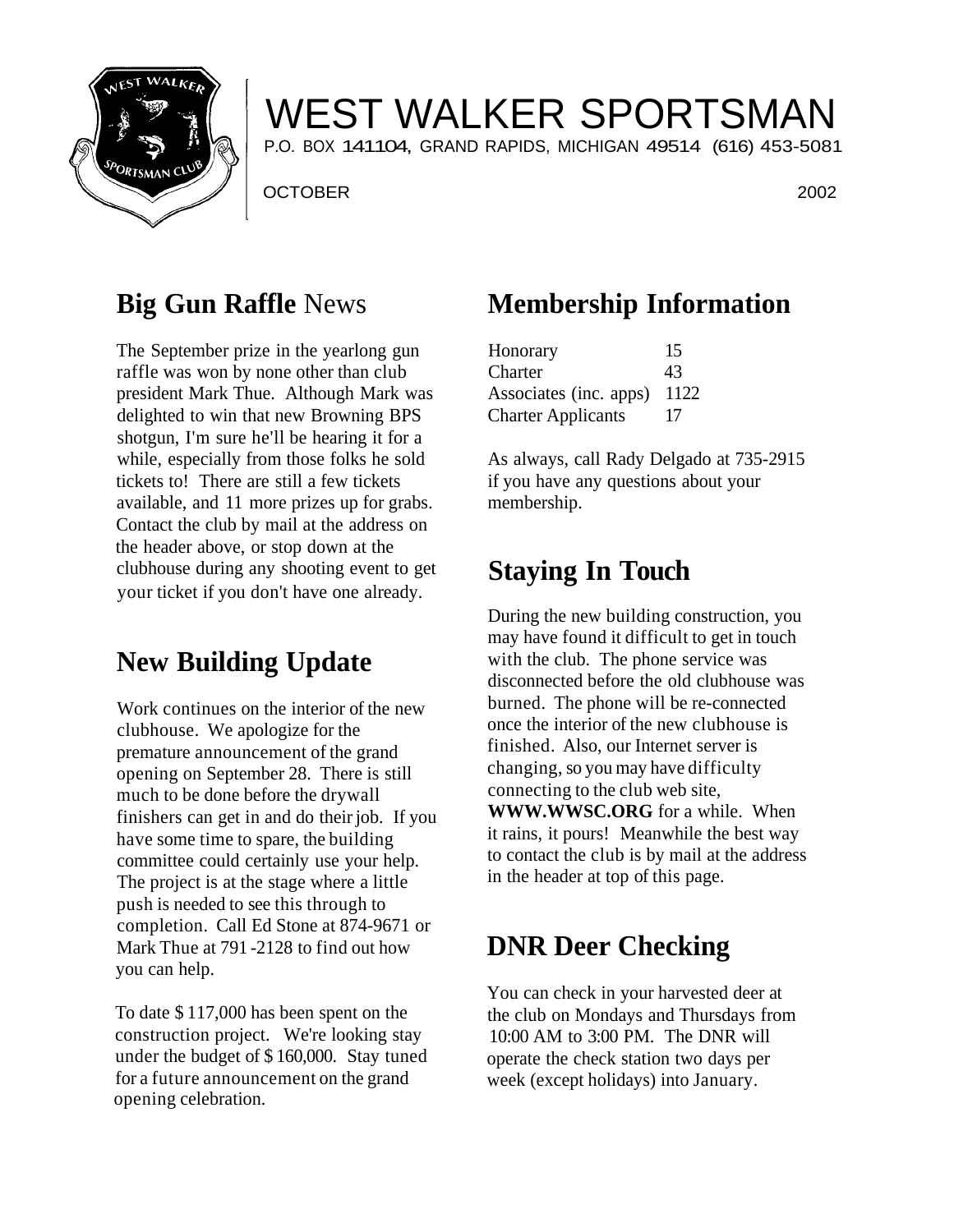### **Safe Gun Storage**

I had the opportunity to visit with Tom Ziemer of Hoogerhyde Safe & Lock the other day at his place of business. Tom is the proprietor, having purchased the business from Bob Ryan in 1999. Bob had purchased the safe and lock company some years earlier from Jim Hoogerhyde Jr., the founder's grandson. Fred Hoogerhyde had started the business back in 1929 at the same location, 1033 Leonard Street NW, as an auto body and radiator repair shop. Soon thereafter, he began doing locksmith work, and sometime in the '30s began selling safes.

All of that history is quite interesting, but the reason for this article is to let you know about an aspect of Tom's business that each of us as responsible firearms owners should be made aware. Besides selling and \_servicing safes for storing a wide range of valuables, Hoogerhyde Safe & Lock carries several lines of gun safes. Everything from single handgun security boxes to vault doors for the ultimate gun room are available. Jim stocks several models in his showroom and can help a buyer customize his choice to best suit his needs.



Commercial-Residential

*New S Used Sofas Sates Opened S Repaired Mobile Lock Service*

*1033 Leonard St. NW Grand Rapids, Ml 49504 Fax (616) 458-2554*

As gun owners we have the most serious obligation to see that our firearms are kept safely and securely. In next month's newsletter, after Tom returns from his Ontario moose hunt, he will provide some guidelines for purchasing a gun safe. Meanwhile, you can stop by the shop and have a look around. If you do, be sure and tell him you saw his ad in our newsletter.



### **Friends of WWSC**

As work continues on the new clubhouse, it is worth noting that besides the many hours of donated labor that have gone into this construction project, several local businesses have stepped up to donate materials. Here are some of the folks who have made your new clubhouse happen: **Elenbaas of Hudsonville, Kenowa Lumber of Jennison, and Stonetech Marble and Granite of Byron Twp.** Let these folks know you appreciate their generosity when you patronize their establishments.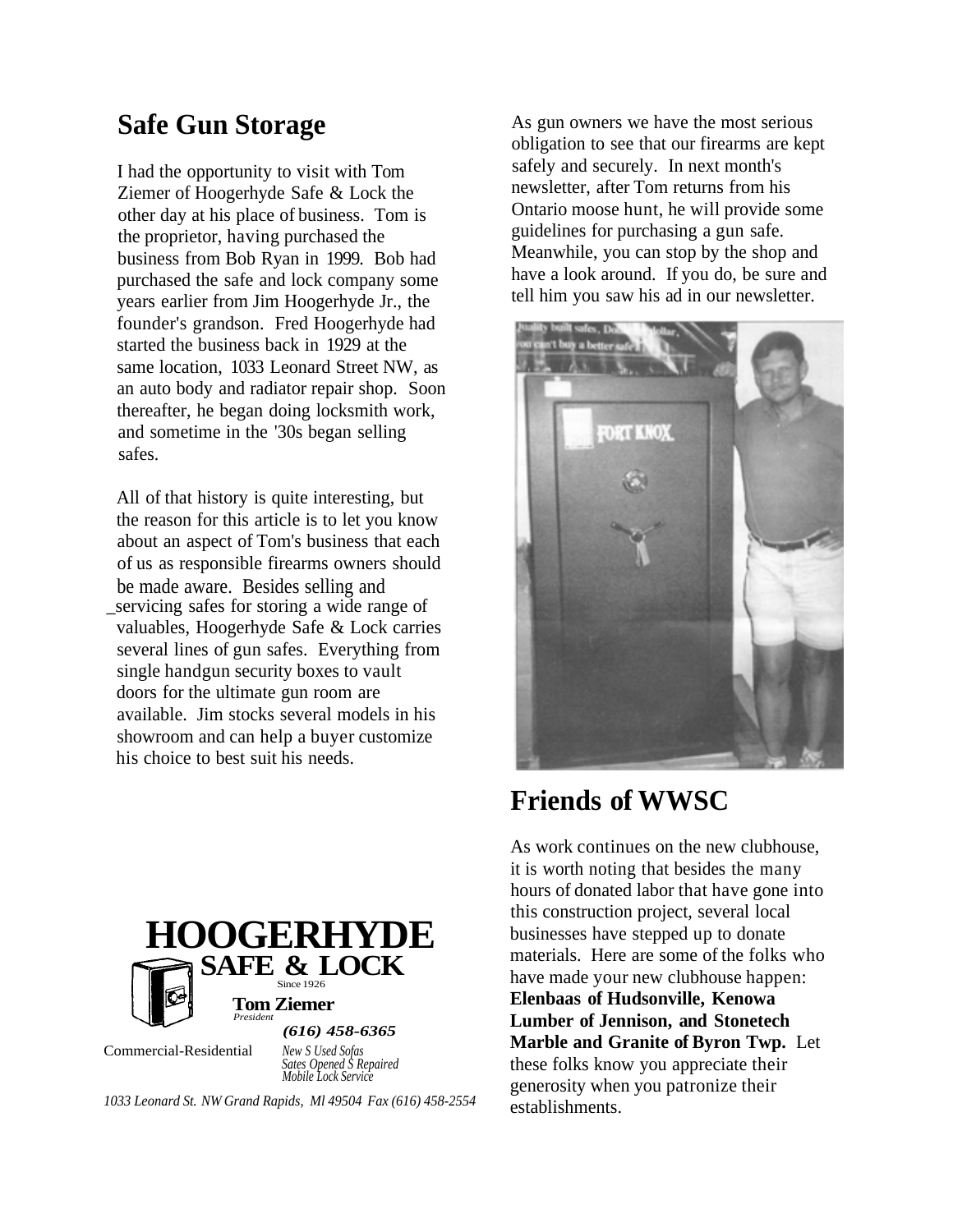| Wed<br>Thu<br>Fri<br>Sat<br>Sun<br>Mon<br>Tue<br>$\overline{5}$<br>3<br>$\overline{2}$<br>$\mathbf{1}$<br>$\overline{4}$<br>Deer Check<br>$10$ to $3$<br>9<br>$\boldsymbol{l}$<br>8<br>11<br>6<br>10<br>12<br>Charter<br>Plate Shoot<br>Trap & Skeet<br>Trap & Skeet<br>Deer Check<br>Meeting<br>$10$ to $2$<br>7:30 PM<br>9 to 11 AM<br>$10$ to $2\,$<br>10 to 3<br>Rifle Plate<br>6 to 10 PM<br>Deer Check<br>Shoot 10 to 2<br>10 to 3<br>$\overline{15}$<br>$\overline{17}$<br>18<br>13<br>14<br>16<br>19<br>Trap & Skeet<br>Trap & Skeet<br>Deer Check<br>Deer Check<br>$10$ to $2\,$<br>9 to 11 AM<br>$10$ to $3$<br>$10$ to $3$<br>$.6$ to) $OPM$<br>22<br>20<br>24<br>25<br>26<br>21<br>23<br>Trap & Skeet<br>Trap & Skeet<br>Deer Check<br>Deer Check<br>$10$ to $2\,$<br>9 to 11 AM<br>$10$ to $3\,$<br>$10$ to $\sqrt{3}$<br>6tolOPM<br>31<br>29<br>30<br>27<br>28<br>Trap & Skeet<br><b>Board</b><br>Trap & Skeet<br>Deer Check<br>Deer Check<br>Meeting<br>$10$ to $2\,$<br>9 to 11 AM<br>$10$ to $\sqrt{3}$<br>$10$ to $\sqrt{3}$<br>7:00 PM<br>6 to 10 PM | October |  |  |  |
|-------------------------------------------------------------------------------------------------------------------------------------------------------------------------------------------------------------------------------------------------------------------------------------------------------------------------------------------------------------------------------------------------------------------------------------------------------------------------------------------------------------------------------------------------------------------------------------------------------------------------------------------------------------------------------------------------------------------------------------------------------------------------------------------------------------------------------------------------------------------------------------------------------------------------------------------------------------------------------------------------------------------------------------------------------------------------|---------|--|--|--|
|                                                                                                                                                                                                                                                                                                                                                                                                                                                                                                                                                                                                                                                                                                                                                                                                                                                                                                                                                                                                                                                                         |         |  |  |  |
|                                                                                                                                                                                                                                                                                                                                                                                                                                                                                                                                                                                                                                                                                                                                                                                                                                                                                                                                                                                                                                                                         |         |  |  |  |
|                                                                                                                                                                                                                                                                                                                                                                                                                                                                                                                                                                                                                                                                                                                                                                                                                                                                                                                                                                                                                                                                         |         |  |  |  |
|                                                                                                                                                                                                                                                                                                                                                                                                                                                                                                                                                                                                                                                                                                                                                                                                                                                                                                                                                                                                                                                                         |         |  |  |  |
|                                                                                                                                                                                                                                                                                                                                                                                                                                                                                                                                                                                                                                                                                                                                                                                                                                                                                                                                                                                                                                                                         |         |  |  |  |
| 2002                                                                                                                                                                                                                                                                                                                                                                                                                                                                                                                                                                                                                                                                                                                                                                                                                                                                                                                                                                                                                                                                    |         |  |  |  |